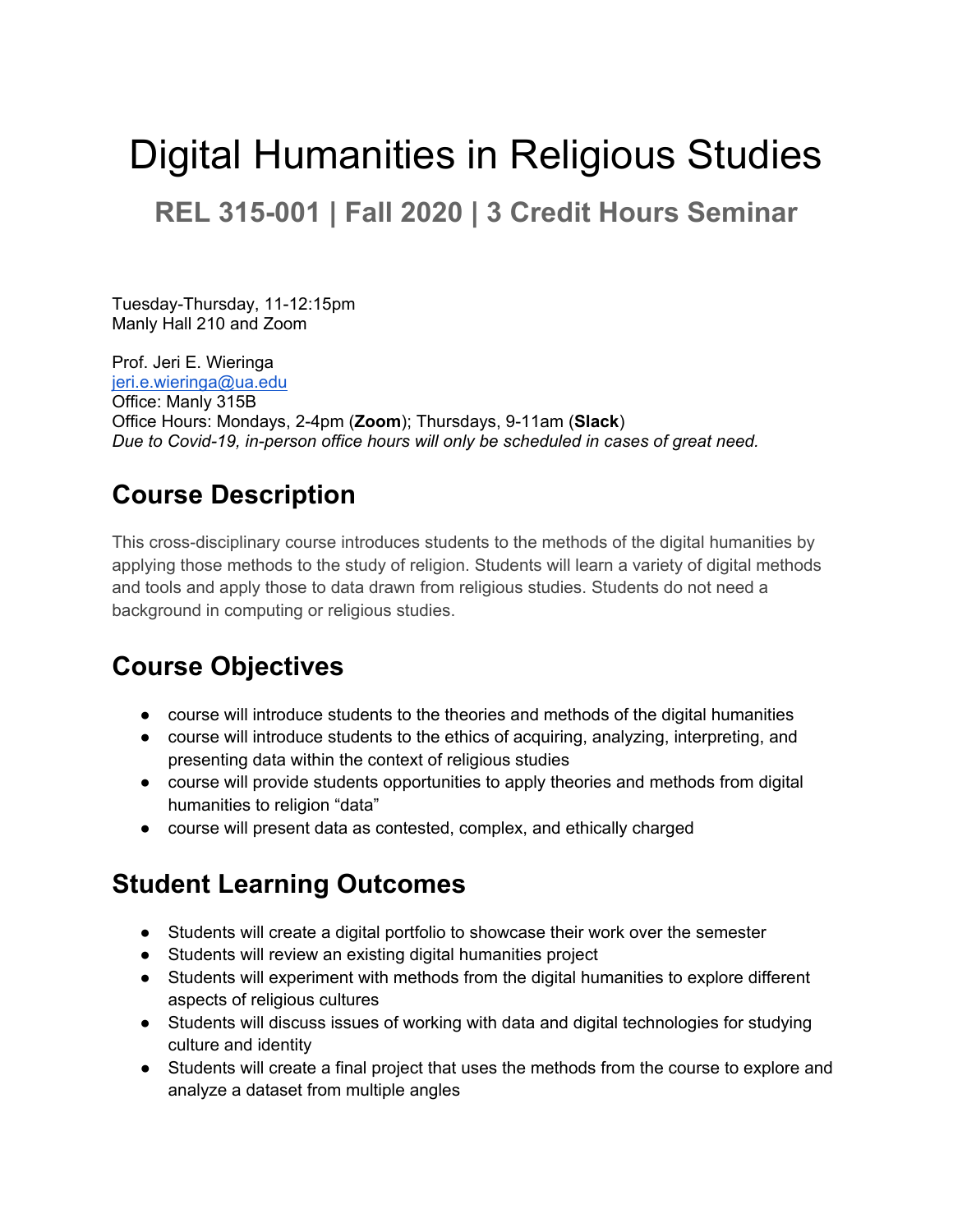# **Required Software**

Please download and install the following:

- **Slack** - [https://slack.com.](https://slack.com/) The desktop software is optional, but greatly improves the experience. Our course meeting room is:<https://rel315workspace.slack.com/>
- **Tableau DO NOT PAY MONEY!**
	- Tableau offers free one year licenses for students, which you can request using your ua.edu email address.<https://oit.ua.edu/software/tableau/>
	- Download both Desktop and Prep
- **Atom** -<https://atom.io/>
	- Because you need a plain text editor in your life.

You will be setting up and managing an online portfolio in WordPress for this course. Please sign up for an account with Reclaim Hosting - [https://reclaimhosting.com/.](https://reclaimhosting.com/)

# **Required Texts**

The readings for this course are available online or I will provide PDF documents through Box. The following two titles are available as open access volumes through MIT Press.

- Catherine D'Ignazio and Lauren Klein, *Data Feminism***,** [https://data](https://data-feminism.mitpress.mit.edu/)[feminism.mitpress.mit.edu/](https://data-feminism.mitpress.mit.edu/)
- Anne Burdick, Johanna Drucker, Peter Lunenfeld, Todd Presner and Jeffrey Schnapp, *Digital\_Humanities*,<https://mitpress.mit.edu/books/digitalhumanities>

# **Class Requirements**

### Participation (30 points)

The course is structured with Tuesdays as "theory" day and Thursdays as "lab" day. This means we will read and discuss writing in the field on Tuesday (like your usual humanities seminar course) and you will do hands-on computational work on Thursday. You will meet the participation requirement by doing the readings, participating in discussion (as outlined below), doing the homework, and using your online Portfolio.

### **WordPress Portfolio (10 points)**

Your first assignment will be to create a portfolio in WordPress. The portfolio provides space for you to share what you have learned and to begin speaking with others who are examining issues of computation and culture. You will submit your assignments by posting them to your blog.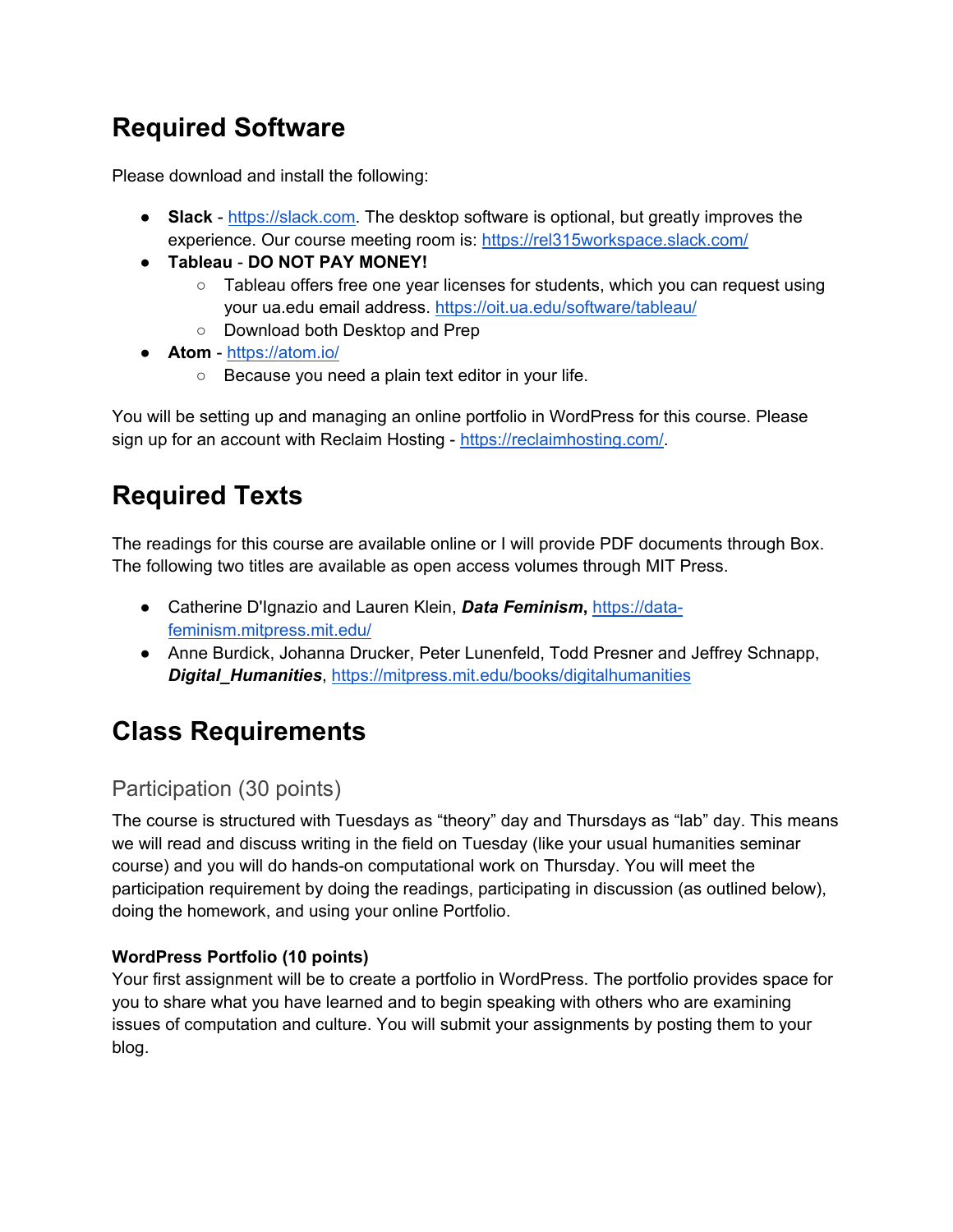I recommend you make your site public, as showing your work and engaging with other people in the field is a great way to start networking. However, I will listen to arguments why your site or a particular assignment should remain private. Regardless, you will need to create an admin account for me on your sites so that I can help troubleshoot and verify your work.

Rubric will be distributed in class.

#### **Weekly discussion of readings (10 points)**

For each Tuesday meeting, your homework is to read the assigned texts and come to class prepared to discuss them. This could mean having a question to ask about what the text means or how it relates to other readings in this class or your other classes. Or you think the author makes a point that has implications for other readings or our technical assignments. Or you have a disagreement with one of the readings that you would like to discuss, which gives us all a chance to question our own assumptions and those of the author. You can either share these during class or post them to Slack by 10am on Tuesday morning (to give everyone a chance to review before class).

You will earn one point per week for contributing to our discussions for a total of 10 points. You get 2 free pass weeks for those times when you need a break.

#### **Weekly lab reports (10 points)**

For each Thursday lab, you will have a homework assignment asking you to demonstrate your attempts to tackle the technical challenge of the week. These will be graded on a  $\checkmark$ +,  $\checkmark$ , 0 scale (Done well - 1 point, attempted - .5 points, nothing posted - 0 points). Posts are due by the beginning of class the following Tuesday.

Your 2 lowest marks will be dropped.

#### Review of DH Project (20 points)

During the first half of the semester, you will give a presentation and written review (posted to your blogs) of an existing digital humanities project. This will be a collaborative project, meaning you will pair up with one or two classmates to do the review and presentation.

**Present in class on September 15. Rubric will be distributed in class.** 

### Three Written Reflections on DH in the study of religion (30 points)

There are 3 modules in the course

- Presentation of digital projects (**Due September 24** at the start of class.)
- "Data" as it relates to religious studies and the digital humanities (**Due October 29** at the start of class.)
- Uses of computational analysis (**Due November 19** at the start of class.)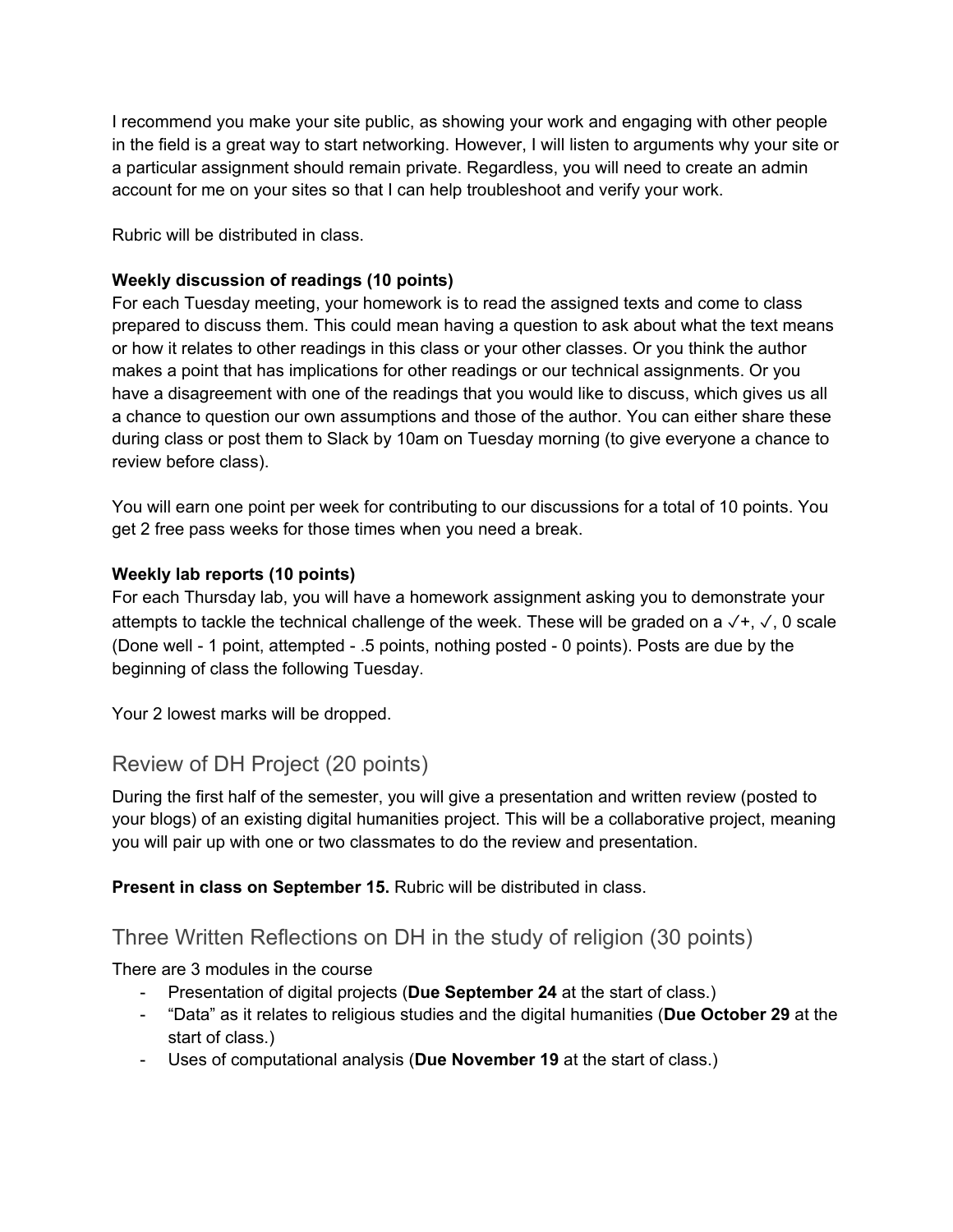For each section, you will write a 500-1000 word blog post responding to the question posed at the beginning of the module. These will be graded and worth 10 points each.

Rubrics will be distributed in class.

### Final Project (20 points)

Your final project is to write a 2000-word blog post and data review that explores a research question of our dataset. You may need to bring in additional data to answer your question, but analysis of the data should be at the center of your response.

**Due December 11 @ Noon.** Rubric and details will be distributed in class.

# **Attendance in a Hybrid Course**

This course is "Hybrid," meaning that your attendance and participation can be either in person or virtual, by way of Zoom. To do this, we are going to structure the course as "remote first", meaning that our primary platform for interacting will be Zoom. If you have to quarantine, you should be able to continue participating in the course.

### What does "attendance" look like?

Attendance for this course means appearing during our scheduled class periods either by joining the Zoom call or coming to the meeting room in Manly Hall. If you choose to come to the classroom, you will need to bring along your computer so that you can "call in" for full class participation.

At times, we may need to suspend all classroom meetings due to heightened risk of infection. Should that happen, we will all meet via Zoom alone.

#### What if I get sick?

If you are sick and unable to attend class, please contact me via email as soon as you can. We will work out an alternative plan for you to complete the course requirements.

#### What do I need to be successful?

Concretely, you will need a computer, web camera, and a reliable internet connection. Let me know if any of these presents a challenge for you.

Beyond that, your sense of adventure and a willingness to fail. Learning technical skills requires trying, retrying, and accepting productive failure. Do not get discouraged if something is not working. Often the best course of action is to step away for a while.

Use our Slack channels and my office hours to ask questions along the way. We are all in this together.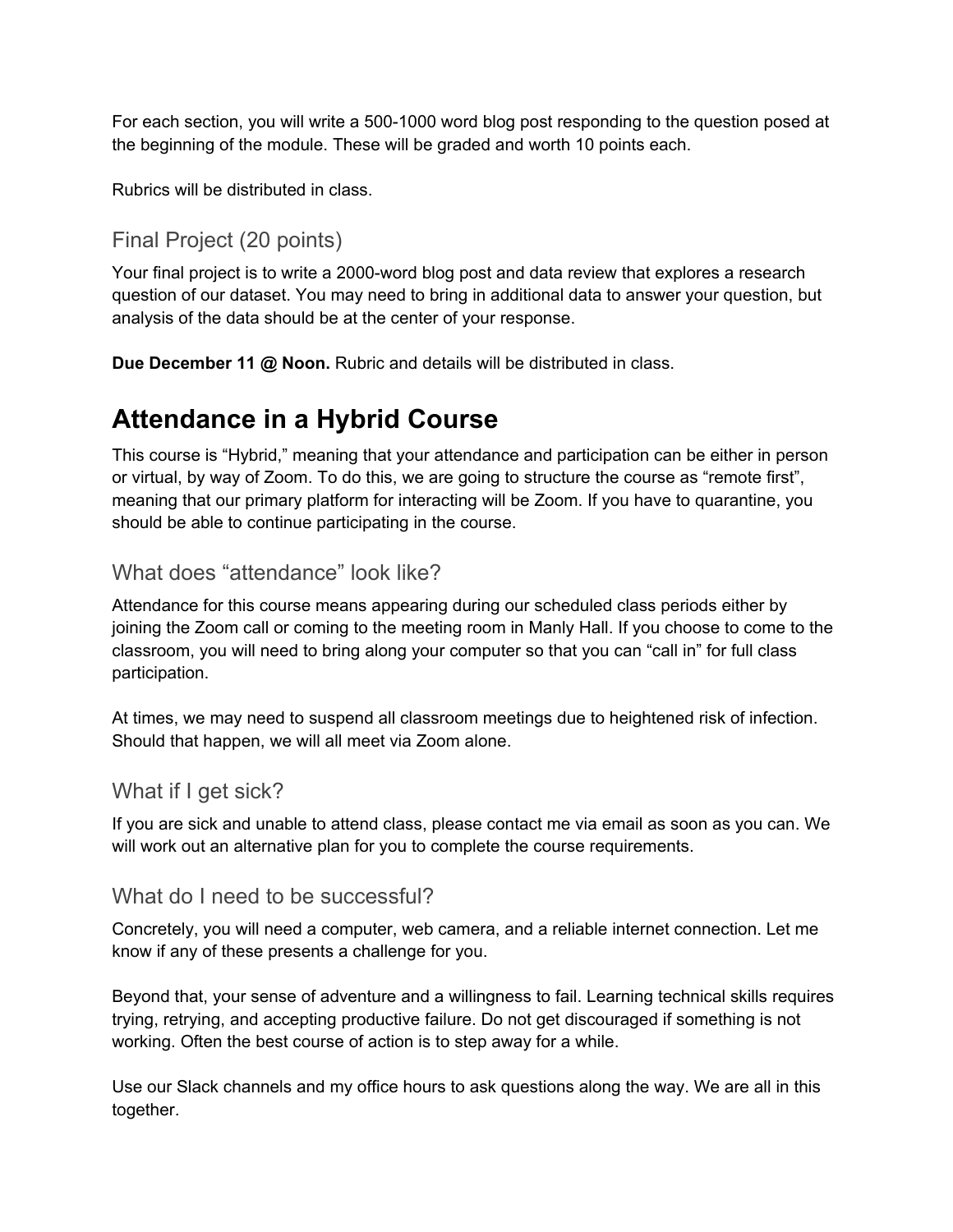# Grading Scale

This course is designed so that you can calculate your grade at any point by adding up the total number of points that you have earned to date.

| $A+$ | 97-100 | C  | 70-75    |
|------|--------|----|----------|
| A    | 90-96  | D+ | 66-69    |
| B+   | 86-89  | D  | 60-65    |
| B    | 80-85  | D- | 50-59    |
| $C+$ | 76-79  | F  | below 50 |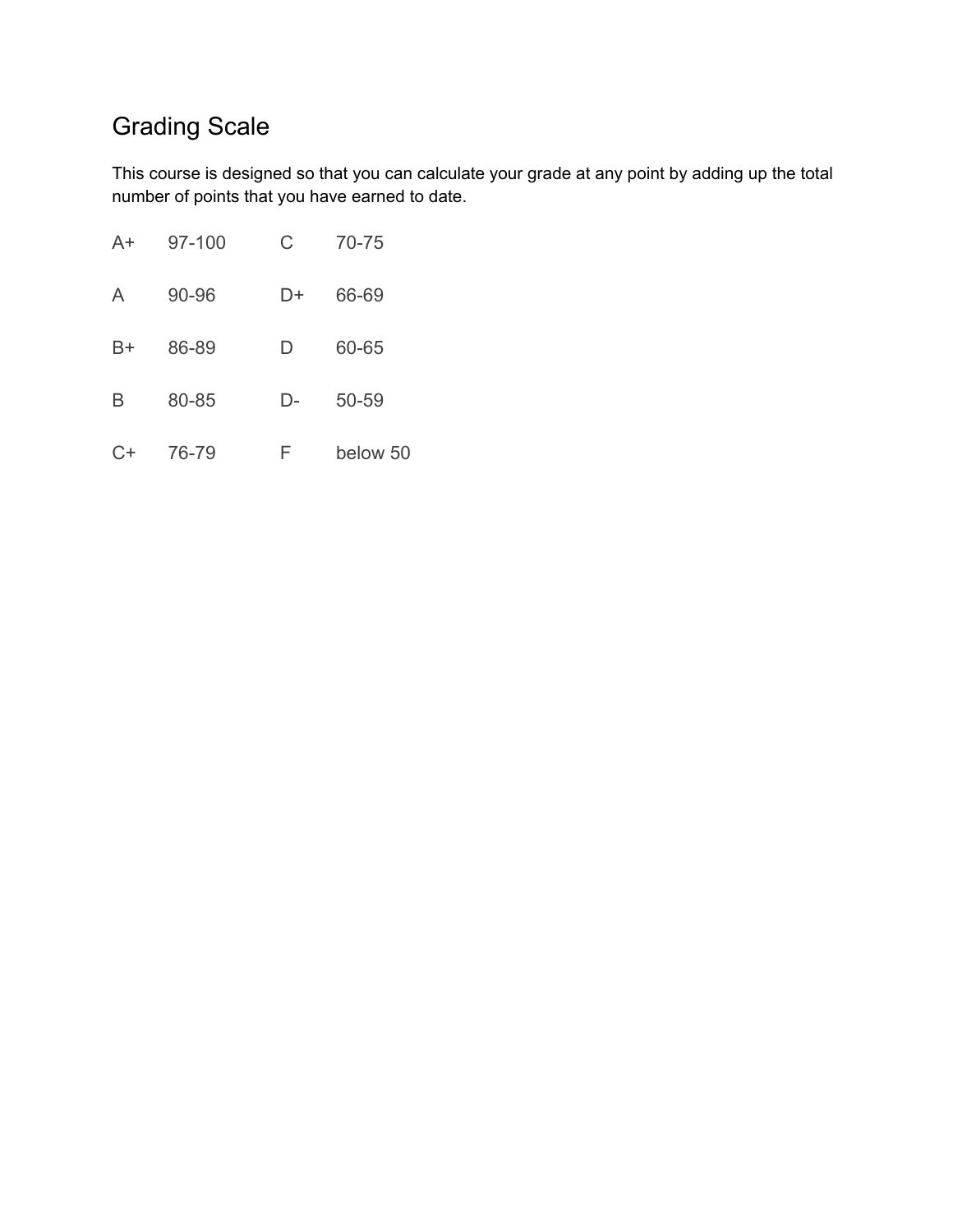## Schedule of Readings

### Unit 1: Introductions

Thursday, Aug. 20 | Welcome - Syllabus, Goals, etc.

#### **Homework: Due Tuesday, August 25**

- Complete Pre-Course Survey (if you haven't already)
- Sign up for Reclaim Hosting -<https://reclaimhosting.com/getting-started/>
	- Select that you would like hosting "myself: just my site(s)"
	- Select that your website size is "Under 2 GB"
- Sign into Slack channel with your ua.edu email address <https://join.slack.com/t/rel315workspace/signup> ○ Say "hi" in the general channel

Tuesday, Aug. 25 | What is DH?

- *Digital\_Humanities*, Ch. 1
- McPherson, Tara, "Why Are the Digital Humanities So White?

Thursday, Aug. 27 | Lab 1 - WordPress

● [First steps with WordPress](https://wordpress.org/support/article/first-steps-with-wordpress/)

#### **Homework**: **Due Tuesday Sept. 1 by 11am**

● Complete Lab 1

### Unit 2: Digital Presences

**Question**: What difference does the interface make?

Tuesday, Sept. 1 | Argument, Narrative, Platform

- *Digital\_Humanities*, Ch. 2
- Look at two (at least) of the following DH projects
	- [Lincoln Logarithms: Finding Meaning in Sermons](http://lincolnlogs.digitalscholarship.emory.edu/reflection/)
	- [Slave Voyages](https://www.slavevoyages.org/)
	- [The Valley of the Shadow](https://valley.lib.virginia.edu/)
	- [The Preservation of Favoured Traces](https://fathom.info/traces/)
	- [Mapping Shakespeare's London](http://map.shakespeare.kcl.ac.uk/)
	- [\[Re\]Activate Mama Pina's Cookbook](http://www.criticalmediartstudio.com/RemediatingMamaPina/)

Thursday, Sept. 3 | Lab 2 - Leveraging the web

● McLuhan, *Understanding Media* [**Selections in UA Box]**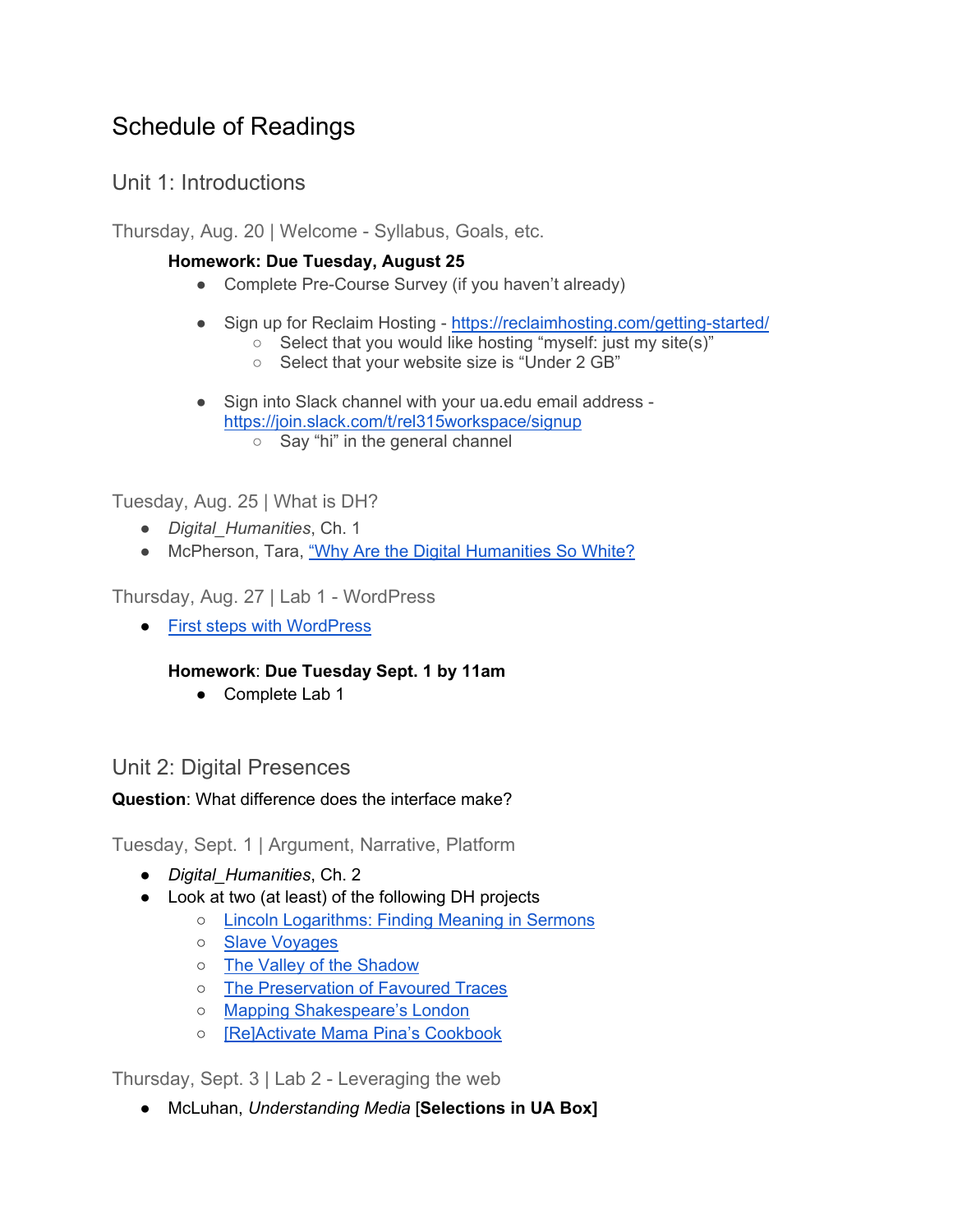● Mozilla Foundation, ["HTML Basics"](https://developer.mozilla.org/en-US/docs/Learn/Getting_started_with_the_web/HTML_basics)

#### **Homework: Due Tuesday, September 8 @ 11am**

● Complete Lab 2

Tuesday, Sept 8 | Accessibility, Ability, and the Web

- [Microsoft Inclusive Design,](https://www.microsoft.com/design/inclusive/) (download the Inclusive 101 toolkit)
- "Universal Design and the Problem of "Post-Disability" Ideology **[in UA Box]**

Thursday, Sept. 10 | Lab 3 - Accessibility

[Guest Presentation]

#### **Homework: Due Tuesday, September 15 @ 11am**

- Complete Lab 3
- Prepare your Review presentations

Tuesday, Sept. 15 | Review of DH Projects

#### **In class presentations**

Thursday, Sept. 17 | Lab 4 - Data, Tidy Data

● Hadley Wickham, ["Tidy Data"](https://www.jstatsoft.org/article/view/v059i10)

#### **Homework: Due Tuesday, September 22 @ 11am**

● Complete Lab 4

#### Unit 3: Data

**Question**: What counts as data for the study of religion? What can and cannot be captured as data?

Tuesday, Sept. 22 | What are Data?

- Jenn Riley, "Understanding Metadata: What is Metadata, and What is it For?: A Primer", pp. 1-7
- Lincoln Mullen, ["Where the Problem with Historical Data about U.S. Religion Really Lies"](https://lincolnmullen.com/blog/where-the-problem-with-historical-data-about-u-s-religion-really-lies/)
- Russell McCutcheon, *[Studying religion: an introduction](https://search-ebscohost-com.libdata.lib.ua.edu/login.aspx?direct=true&db=nlebk&AN=1936884&site=ehost-live&scope=site&ebv=EB&ppid=pp_17)*, Chapter 1 **[in UA Box]**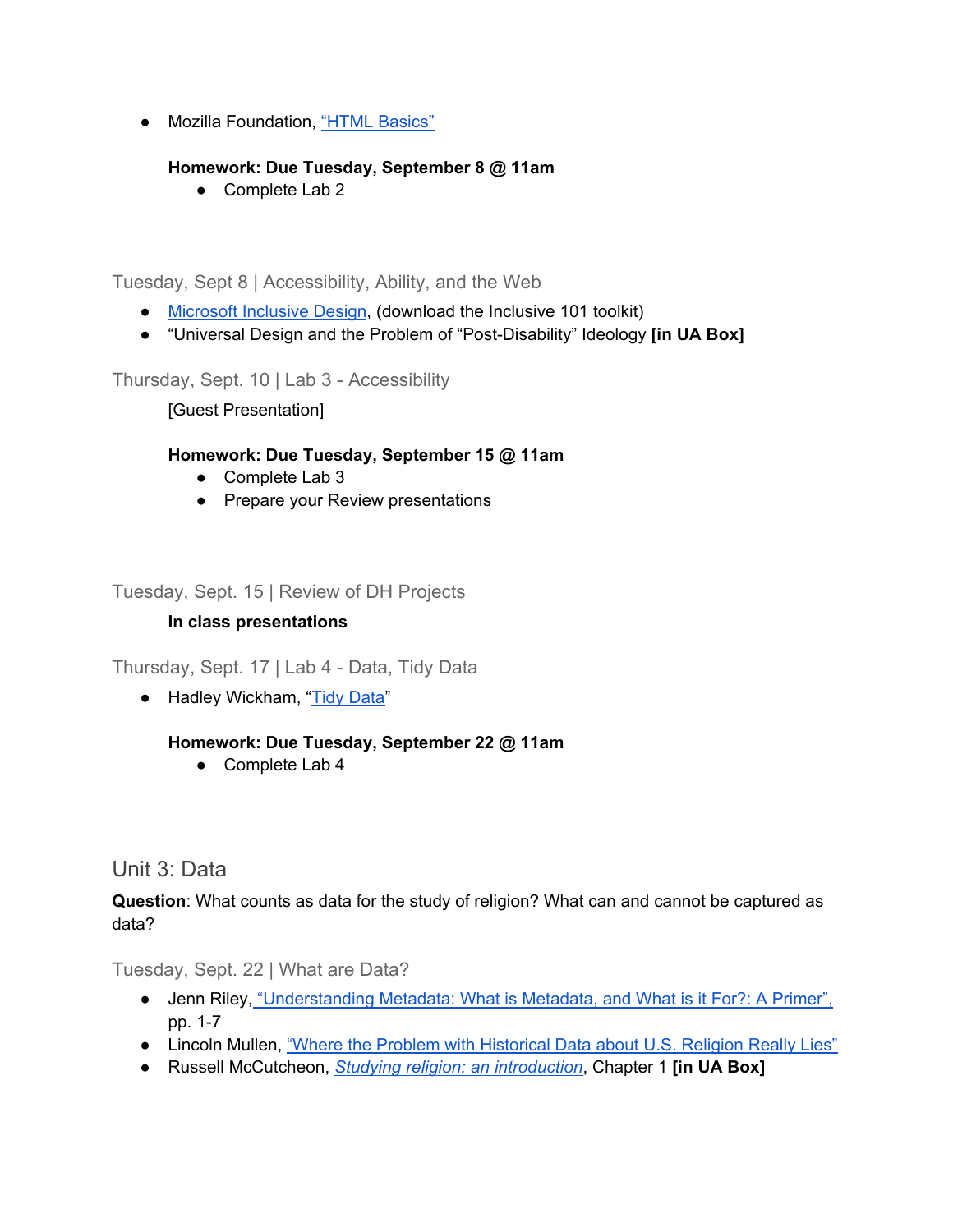#### Thursday, Sept. 24 | Lab 5 - Finding Data

● Lincoln Mullen, ["A Very Preliminary Taxonomy of Sources of Nineteenth-Century U.S.](https://lincolnmullen.com/blog/a-very-preliminary-taxonomy-of-sources-of-nineteenth-century-u-s-religious-data/)  [Religious Data"](https://lincolnmullen.com/blog/a-very-preliminary-taxonomy-of-sources-of-nineteenth-century-u-s-religious-data/) 

#### **Kevin Walker: Library Resources - Data for the Study of Religion**

#### **Homework: Due Tuesday, September 29 @ 11am**

● Complete Lab 5

#### Tuesday, Sept. 29 | Data Ethics

- Jessica Marie Johnson, "Markup Bodies: Black (Life) Studies and Slavery (Death) Studies at the Digital Crossroads" **[in UA Box]**
- Duarte, Marisa Elena, and Miranda Belarde-Lewis. "Imagining: Creating Spaces for [Indigenous Ontologies."](https://doi-org.libdata.lib.ua.edu/10.1080/01639374.2015.1018396)

#### Thursday, Oct. 1 | Lab 6 - Assessing data

- *Data Feminism*, Chapter 6
- Read the **summary** for the Longitudinal Religious Congregations and Membership File, 1980-2010 (State Level). <http://www.thearda.com/Archive/Files/Descriptions/RCMSMGST.asp>

#### **Homework: Due Tuesday, October 6 @ 11am**

● Complete Lab 6

#### Tuesday, Oct. 6 | Creating Data

- Anne Farris Rosen, A Brief History of Religion and the U.S. Census
- boyd, danah, and Kate Crawford. "Critical Questions for Big Data."

Thursday, Oct. 8 | Lab 7 - Let's make some data

● Christof Schöch, [Big? Smart? Clean? Messy? Data in the Humanities](http://journalofdigitalhumanities.org/2-3/big-smart-clean-messy-data-in-the-humanities/)

#### **Homework: Due Tuesday, October 13 @ 11am**

● Complete Lab 7

Tuesday, Oct. 13 | Representing Data

- Frederick Gibbs, ["New Forms of History: Critiquing Data and Its Representations"](https://www.oah.org/tah/issues/2016/february/new-forms-of-history-critiquing-data-and-its-representations/)
- Lauren F. Klein, ["The Image of Absence: Archival Silence, Data Visualization, and](https://read-dukeupress-edu.libdata.lib.ua.edu/american-literature/article/85/4/661/4953/The-Image-of-Absence-Archival-Silence-Data)  [James Hemings"](https://read-dukeupress-edu.libdata.lib.ua.edu/american-literature/article/85/4/661/4953/The-Image-of-Absence-Archival-Silence-Data)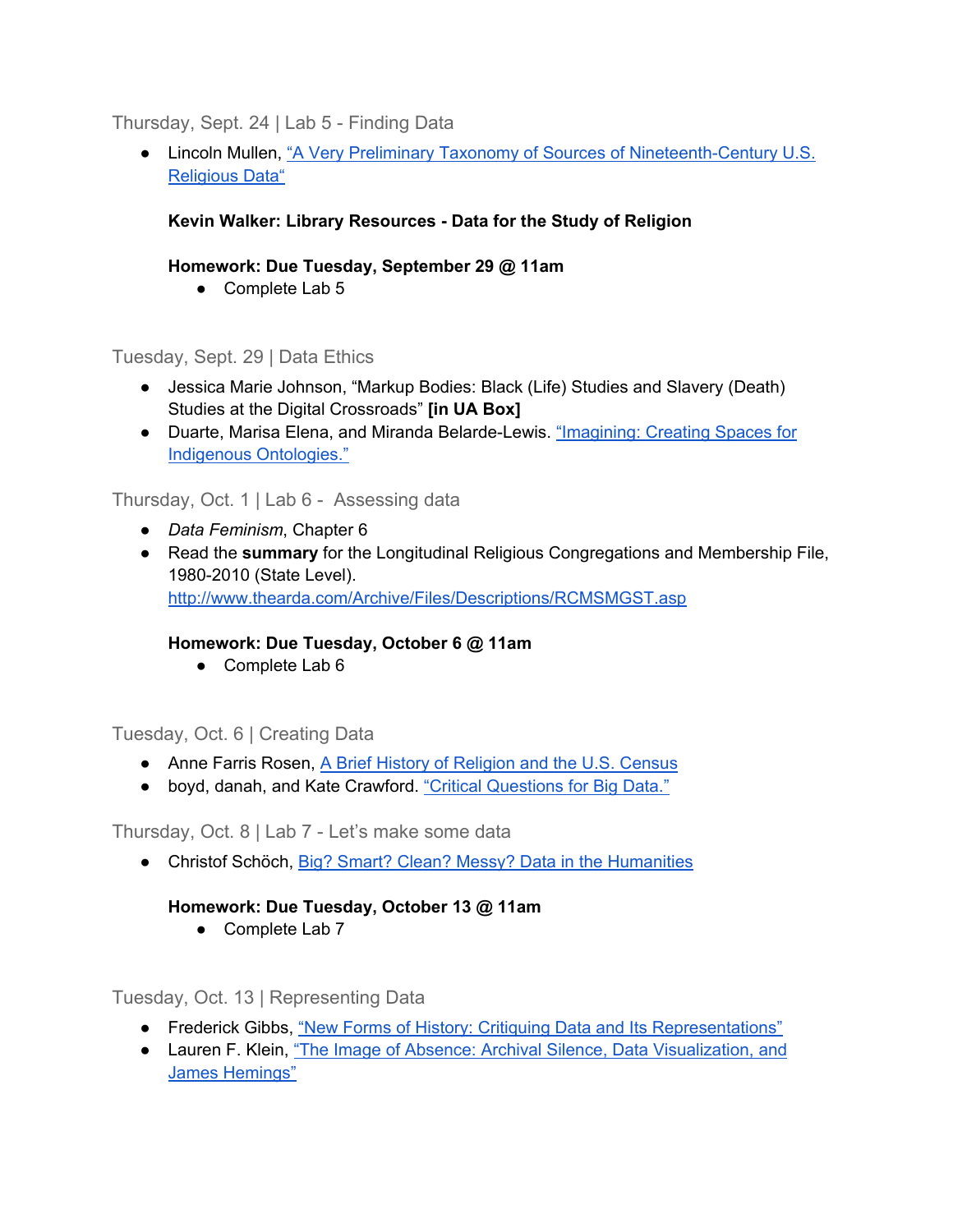Thursday, Oct. 15 | Lab 8 - Cleaning data (Tableau Prep)

- Katie Rawson, Trevor Muñoz, ["Against Cleaning"](http://curatingmenus.org/articles/against-cleaning/)
- Trina Chiasson, Dyanna Gregory, et.al., *Data + Design*, "Preparing Data" section, pp. 100-148 **[in UA Box]**

#### **Homework: Due Tuesday, October 20 @ 11am**

● Complete Lab 8

Tuesday, Oct. 20 | Sharing Data

- *Data Feminism*, Chapter 7
- Greg Wilson, et. al., ["Best Practices for Scientific Computing"](https://journals.plos.org/plosbiology/article?id=10.1371/journal.pbio.1001745)

#### Thursday, Oct. 22 | Lab 9 - Graphs

● Trina Chiasson, Dyanna Gregory, et.al., *Data + Design*, "Visualizing Data" section, pp. 149-214 **[in UA Box]**

#### **Homework: Due Tuesday, October 27 @ 11am**

● Complete Lab 9

### Unit 4: Analysis

**Question:** How do different modes of analysis transform data? What do those transformations reveal and conceal?

Tuesday, Oct. 27 | Types of computational analysis

- Richard Jean So, "All Models Are Wrong"
- Pacheco, Denise and Velez, Veronica Nelly, "Maps, Mapmaking, and Critical Pedagogy: [Exploring GIS and Maps as a Teaching Tool for Social Change"](https://digitalcommons.law.seattleu.edu/sjsj/vol8/iss1/11/)

Thursday, Oct. 29 | Lab 10 - Questions of Where

● Matthew Ericson, ["When Maps Shouldn't be Maps"](http://www.ericson.net/content/2011/10/when-maps-shouldnt-be-maps/)

#### **Homework: Due Tuesday, November 3 @ 11am**

● Complete Lab 10

Tuesday, Nov. 3 | Logics of computational analysis

- Matthew Jockers, ["Revealing Sentiment and and Plot Arcs with the Syuzhet Package"](http://www.matthewjockers.net/2015/02/02/syuzhet/)
- Joanna Swafford, ["Messy Data and Faulty Tools"](https://dhdebates.gc.cuny.edu/read/untitled/section/7e0afe14-e266-4359-aa4a-5dff02735e8b#ch49)
- Benjamin Schmidt, "Do Digital Humanists Need to Understand Algorithms?"